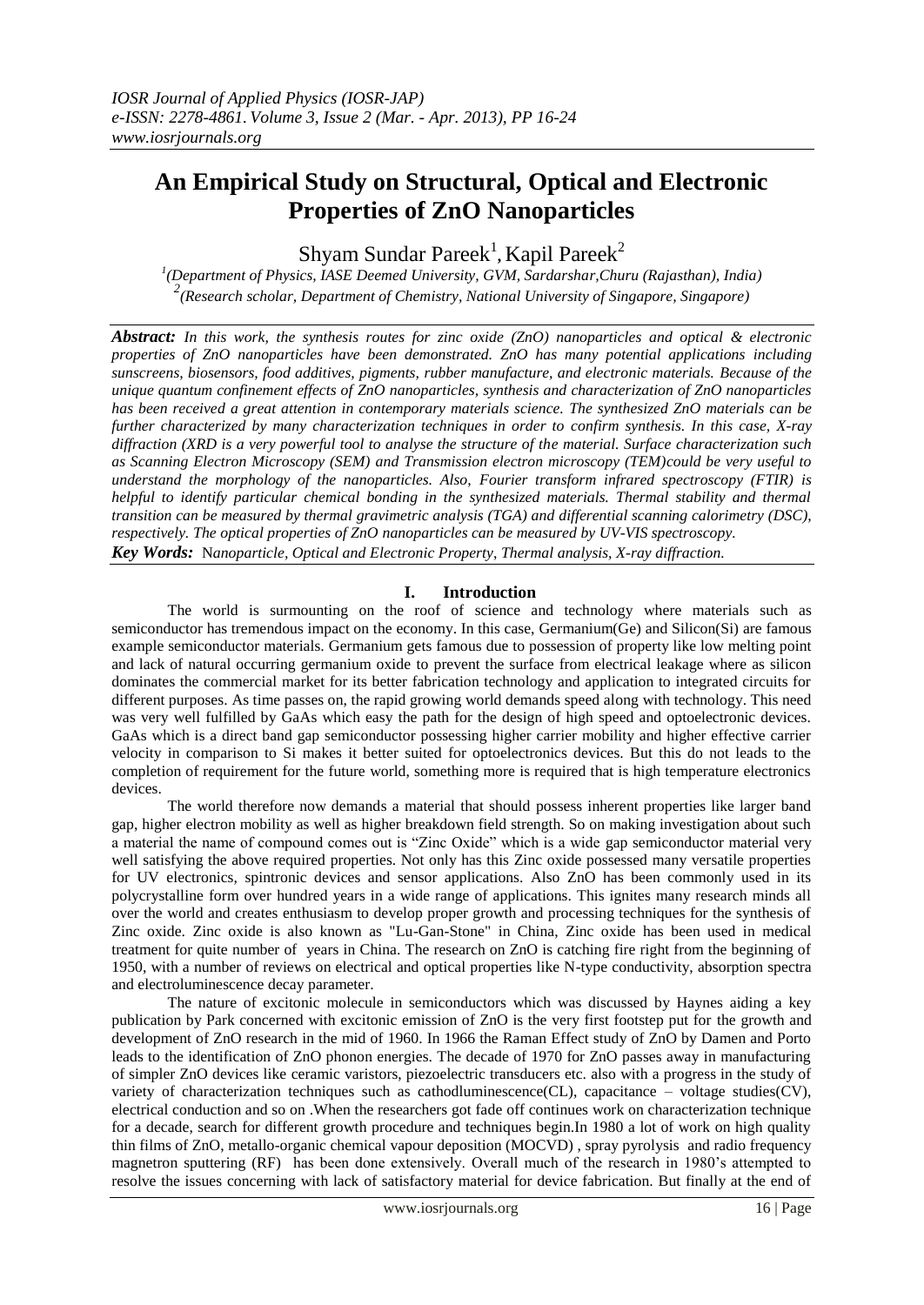the decade there were no significant increment in the number of papers. The twilight of stars sprinkles and a new era for research of ZnO begins actually in 1990 with a uniform growth in number of publications related to both characterization and growth techniques. In 1990's, newer growth methods were used including pulsed laser deposition (PLD) and molecular beam epitaxy (MBE). At the end of late 1990 large scale commercial ZnO comes to the picture.

In conclusion, Zinc oxide (ZnO) is a wide bandgap (3.37 eV) semi-conductor having a high electronhole binding energy (60 meV) and important applications in electronics, optics, optoelectronics, laser and lightemitting diode. The piezoelectric and pyroelectric properties of ZnO make it a great candidate for sensors, transducers, ener-gy generators and photocatalysis for hydrogen produc-tion. ZnO is also a green material that is bio-compatible, biodegradable and bio-safe for medical applications and environmental science.

# *Objective of Study*

In this study, the numerous methods for syntheses of ZnO nanoparticles are discussed. The detailed characterization techniques to characterize the synthesized nanoparticles are explained in the subsequent sections.

## *1.1 Methods for synthesis of Nanomaterials*

The synthesis of nanomaterial can be well accomplished by two approaches. Firstly, by "Bottom Up" method where small building blocks are produced and assembled into larger structures. Here the main controlling parameters are morphology, crystallinity, particle size, and chemical composition. Examples: chemical synthesis, laser trapping, self-assembly, colloidal aggregation, etc and secondly, by "Top Down" method where large objects are modified to give smaller features. For example: film deposition and growth, nano imprint /lithography, etching technology, mechanical polishing etc. the main reason of alteration in different mechanical, thermal and other property is due to increase in surface to volume ratio. Synthesis of nanomaterial is most commonly done based on three strategies i.e.

- 1. Liquid-phase synthesis.
- 2. Gas-phase synthesis.
- 3. Vapour-phase synthesis.
- *1.1.1 Liquid-Phase Synthesis*

Under liquid phase synthesis the techniques used for synthesis are:

- a. Co-precipitation.
- b. Sol-gel Processing.
- c. Micro-emulsions.
- d. Hydrothermal/Solvo-thermal Synthesis.
- e. Microwave Synthesis.
- f. Sono-chemical Synthesis.
- g. Template Synthesis.

# *1.1.2 Gas-Phase Synthesis*

Super saturation achieved by vapourizing material into a background gas, then cooling the gas.

#### *1.1.3 Vapour-phase synthesis.*

- a. Inert Gas Condensation
- b. Pulsed Laser Ablation
- c. Spark Discharge Generation
- d. Ion Sputtering
- e. Chemical Vapour Synthesis
- f. Spray Pyrolysis
- g. Laser Pyrolysis/ Photochemical Synthesis
- h. Thermal Plasma Synthesis
- i. Flame Synthesis
- j. Flame Spray Pyrolysis
- k. Low-Temperature Reactive Synthesis

Nanostructured materials can have significantly different properties, depending on the chosen fabrication route. Each method offers some advantages over other techniques while suffering limitation from the others.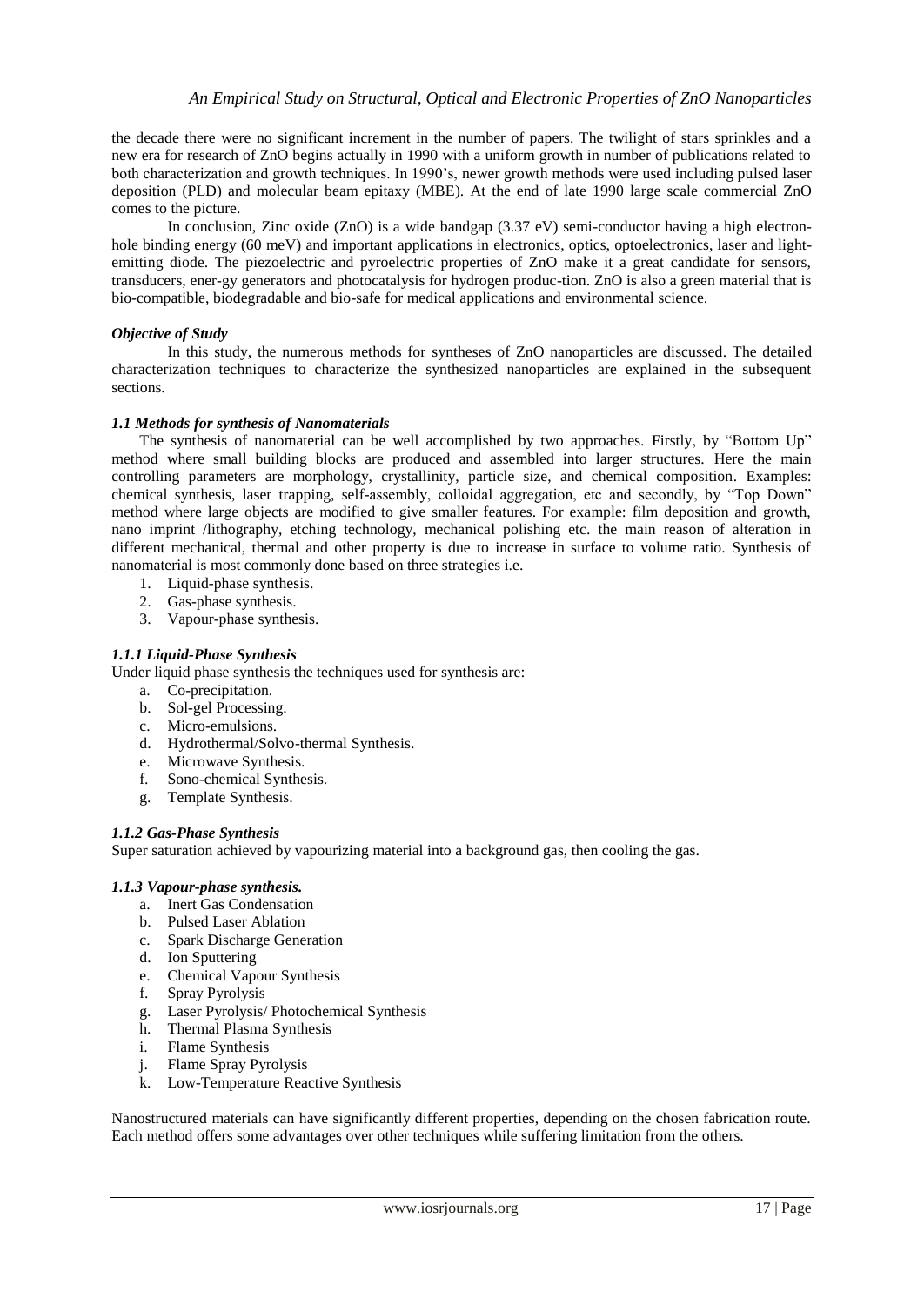# **II. Basic Physical Parameter, Crystal And Surface Structure Of Zno Nanostructures**

General, Zinc oxide crystallizes in two main forms, hexagonal wurtzite and cubic zinc blende but the (B<sup>4</sup> type) wurtzite structure is obtained only at optimum pressure and temperature. In an ideal wurtzite crystal, with a hexagonal close-packed lattice type, has lattice parameters,  $a_0 = 0.32495$  nm and  $c_0 = 0.52069$  nm, in the ratio of  $c_0 / a_0 = 1.602$ , and it belongs to the space group of *P63mc* and is characterized by two interconnecting sub lattices of  $\text{Zn}^{2+}$  and  $\text{O}^{2-}$  where each anion is surrounded by four cations at the corners of a tetrahedron with a typical *sp3* covalent bonding. Among different phases of ZnO, based on the first principle periodic Hartree-Fock linear combination of atomic orbitals theory the wurtzite is found to be the most thermodynamically stable phase. Tetrahedral symmetry plays a vital role for the polarity of ZnO that arises along the hexagonal axis. Piezoelectricity and spontaneous polarization are the direct consequence of polar symmetry of ZnO along the hexagonal axis. The structure of ZnO, can be described as a number of alternating planes composed of tetrahedrally coordinated  $O^2$  and  $Zn^{2+}$  ions, stacked alternately along the C-axis (Fig.1.)The oppositely charged ions produce positively charged(0001)-Zn and negatively charged (0001)-O polar surfaces, resulting in a normal dipole moment and spontaneous polarization along the c-axis, as well as a divergence in surface energy .The polar faces are more stable than non polar faces. The root cause for the natural N-type nature of ZnO is due to the sensitiveness of ZnO lattice constants to the presence of structural point defects (vacancies and interstitials) and extended defects (threading/planar dislocations) that are commonly found in ZnO resulting in a nonstoichiometric compound  $Zn_{1+d}$  O with an excess zinc. These excess zinc atoms have the tendency to function as donor interstitials that give its natural N-type conductivity. In ionic form, the excess zinc exist as Zn+ interstitials that are mobile and they tend to occupy special interstitial sites with Miller index (⅓, ⅔, 0.875) as shown in Fig.1.These special sites offer passage routes for zinc interstitials to easily migrate within the ZnO wurtzite structure.



Figure 1: ZnO unit cell with ionic positions of zinc and oxygen atoms. Redrawn from



Figure 2: Zinc interstitial sites in the ZnO wurtzite lattice. Redrawn from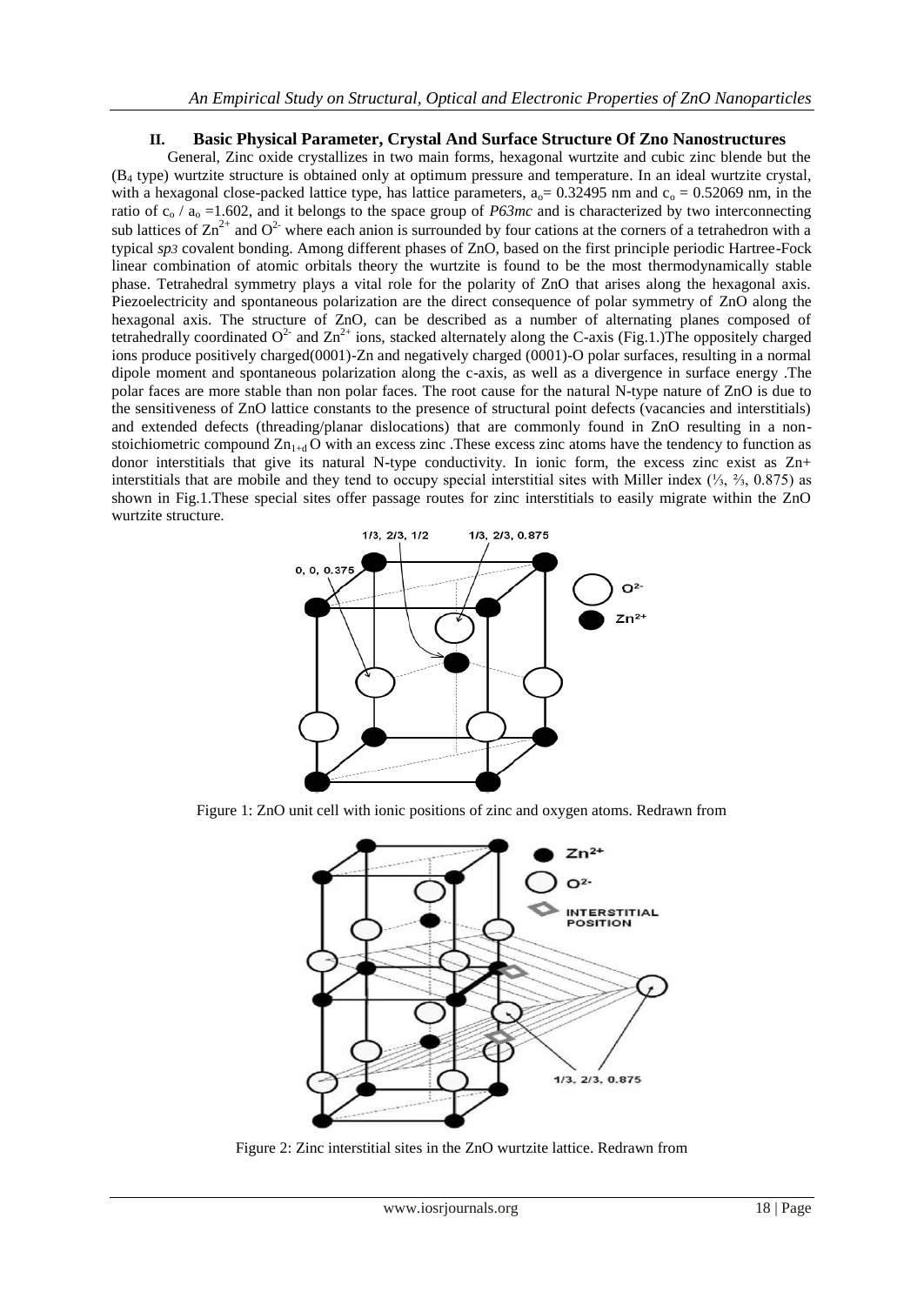

Figure 3: The wurtzite structure model of ZnO. The tetrahedral coordination of Zn-O is shown.

# **III. Optical And Electronic Property Of Zno Nanostructures**

The most important factor responsible for a material to show a better optoelectronic property is the large exciton binding energy and this property is possessed by Zinc oxide having binding energy of 60mev which could be attended at and above room temperature due to excitonic recombination. The process of optical absorption and emission have been influenced by bound excitons which are extrinsic transition related to dopants or defects thereby usually responsible for creating discrete electronic states in the band gap. Theoretically, neutral or charged donors and acceptors are the members by which exciton could be bound with and it merely depends on the band structure of semiconductor material. Thus exciton which is a bound system it does not requires traps to localize carriers and recombines with high efficiency. The piezoelectrically induce field makes deeper exciton of ZnO more stable against field ionization. Magnesium doped zinc oxide possesses a wide range of sensing spectra between (200-280)nm which makes it suitable to tune for UV-B and UV-C and can be made applicable for various fields such as solar UV radiation monitoring, ultrahightemperature flame detection etc. Zinc oxide films made from single crystal shows directionally dependent optical properties due to which it can be applied for modulation of UV radiation. The current example of it is the designed model of ZnO modulator with a contrast of 70:1 and operation speed of 100ps. Also high breakdown stress and high saturation velocity of zinc oxide increases its demand for the different electronic application.PL spectra of ZnO nanowire shows increase of green emission intensity with a decrease of nanowire diameter and continuous reduction of diameter of ZnO nanowire gives quantum size effect and due to this size confinement exciton binding energy is enhanced. Transport characteristics and interaction of phonon with free carrier have impact on the performance of optoelectronic devices which can be acquired by the knowledge of vibrational properties of the material. The excellent emitting power of ZnO has been investigated through different reports and line width of excitonic recombination is as narrow as 40 μeV with fine spectroscopic details have been observed. The refractive index of wurtzite ZnO as reported is  $n_w = 2.008$  and  $n_e = 2.029$ .

# **IV. Energy Band Gap**

As reported from various literatures the band gap of ZnO films mostly depends on the carrier concentration and is found to be 3.37ev on basis of carrier concentration of 1018−1020/cm3. Anamolous change (increase) in band gap has been observed when the carrier concentration is  $5 \times 1018$ /cm3, and then a sudden decline in band gap, when concentration changes to  $3-4 \times 1019/\text{cm}^3$ . Quantum confinement of electrons in small grains created by potential barriers at the grain boundaries are thought to responsible for the drastic change in band gap. Sometimes also at higher doping concentration on a blue shift towards shorter wavelength has been observed and can be explained on the basis of Burstein–Moss effect. According to which increase of the carrier concentration due to Al doping results in a shift of the Fermi level and block some of the lowest states, thereby causing widening of the band gap resulting in the blue-shift of the absorption tail. The band gap of ZnO as calculated by local density approximation (LDA) is found to be 3.77ev which mostly accounts for the Zn 3d electrons as shown in the fig.4 The ZnO having direct band gap is very well indicated by the valence band maxima and lowest conduction band minima both occurring at the same  $\Gamma$  point of k=0. Zn 3d levels are indicated by bottom ten bands (occurring around 9ev) and O 2p bonding states are highlighted by next six bands from -5eV to 0eV. The empty Zn 3s levels signified by first two conduction band states are mainly Zn localized. Crystallization of ZnO mostly favourable in wurtzite symmetry and crystal field splitting as well as spin orbit interaction results in three states say A, B &C fig.4. The symmetry of the A valence sub band is considered to be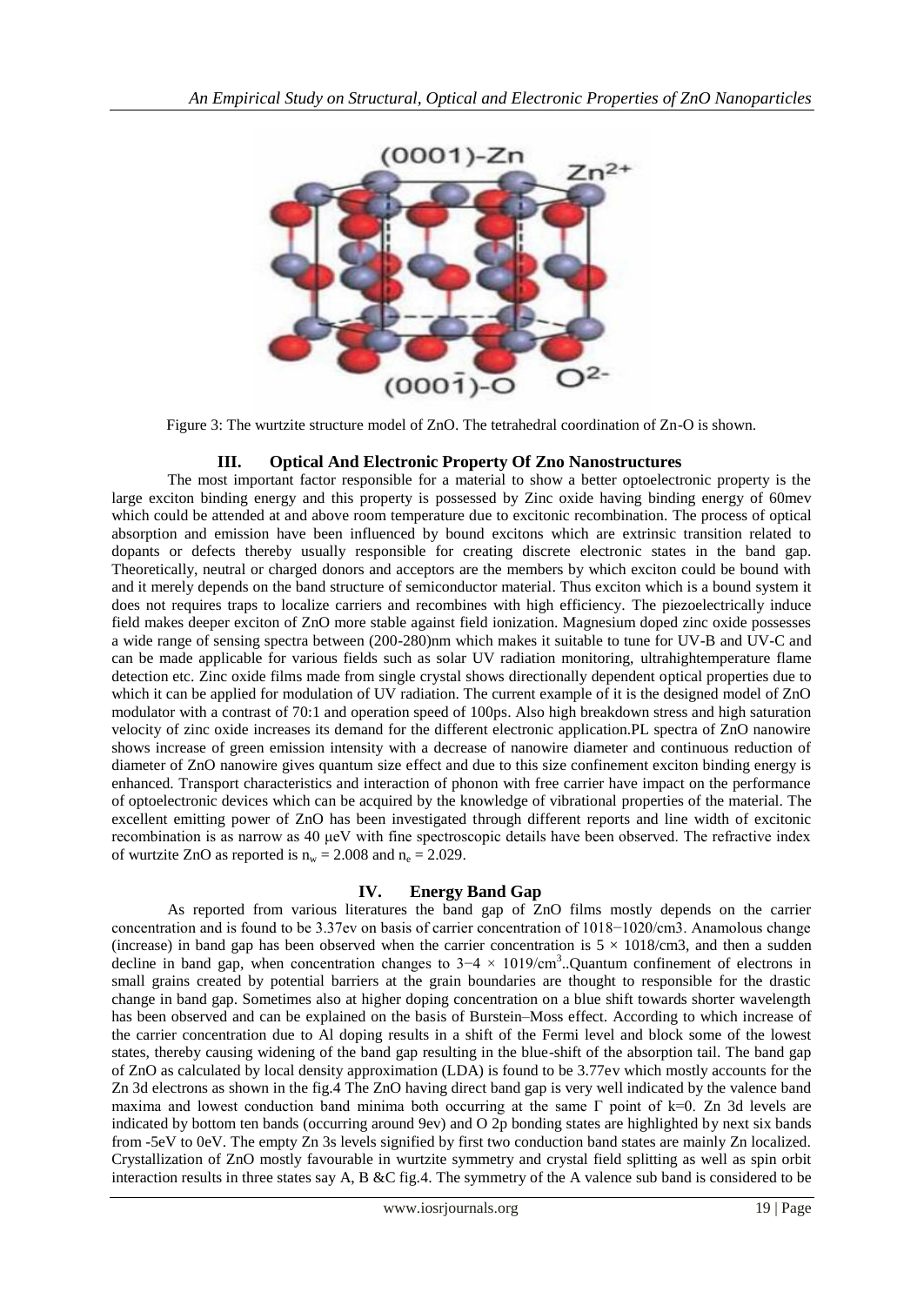$\Gamma_7$  based on the polarization properties of the free exciton transitions where as contradicting to it the most recent magneto-optical studies of the free exciton transition fine structure interpreted the symmetry to be  $\Gamma_{9}$ . But the controversy is continuing as before 40 years ago. It has been reported in undoped films grown by MBE a new line at 3.32 eV was reported (ZnO on CaF2 (111))which isquite close to the 3.35eV line for ZnO on *a*-plane sapphire presented by Kato (taking into account the different strain situations in the films). Both groups assigned the recombination as caused by excitons bound to neutral acceptors.



Figure.4: (a) Band structure and symmetries of hexagonal ZnO. The splitting into three valence bands (A, B, C) is caused by crystal field and spin-orbit splitting.. (b) The LDA band structure of bulk wurtzite ZnO calculated using a standard pseudo potentials

#### **V. Application Of Zno Nanostructures**

Zinc oxide due to its versatility and multifunctionality creates attention in the research field related to its applications. A wide number of synthesis techniques also been developed by which ZnO can be grown in different nanoscale forms and thereby different novel nanostructures can be fabricated with different shapes ranging from nanowires to nanobelts and even nanosprings. Generally, nanobelts of ZnO can be obtained by sublimation of ZnO nanopowder without any catalyst. Each property of ZnO has its own applications. Starting from the wide band gap of ZnO makes it enable to form clusters consisting of ZnO nanocrystals and ZnO nanowires**.** Also due to the wide band gap, synthesis of P–N homojunctions has been reported in some literatures but clarity on stability and reproducibility has not been established yet. Many fine optical devices can be fabricated based on the free-exciton binding energy in ZnO that is 60 MeV because large exciton binding energy makes ZnO eligible to persist at room temperature and higher too. Since ZnO crystals and thin films exhibit second- and third-order non-linear optical behaviour, it can be used for non-linear optical devices. Thirdorder non-linear response has recently been observed in ZnO nano -crystalline films which make it suitable for integrated non-linear optical devices. Generally, the advantage of tuning the physical property of these oxides like zinc oxide becomes the root cause for the synthesis of smart application device. the electrical, optical, magnetic, and chemical properties can be very well tuned by making permutation and combination of the two basic structural characteristics they possess the is cations with mixed valence states, and anions with deficiencies(vacancies). Thus, making them suitable for several application fields such as semiconductor, superconductor, ferroelectrics, and magnetic. DSSCs is an optoelectronics device that converts light to electrical energy *via* charge separation in sensitizer dyes absorbed on a wide band gap semiconductor, which is different to conventional cells. One important difference between conventional and dry sensitized solar cell is that they are epitomized by silicon p-n junction solar cells. The demand for zinc oxide based dye-sensitized solar cell is due to its low fabrication cost.

# **VI. Characterisation Techniques**

In order to investigate various properties of the prepared sample, it has to goes under a number of characterisation techniques. The results of which gives the information about the different optical and structural properties of sample.

#### *6.1 Structural Characterisation*

In order to get exact information about the crystal structure, surface morphology, particle size etc. the following characterisation techniques are applicable.

- 1. XRD (X-ray Diffraction)
- 2. SEM (Scanning electron microscope)
- 3. Transmission electron microscope (TEM)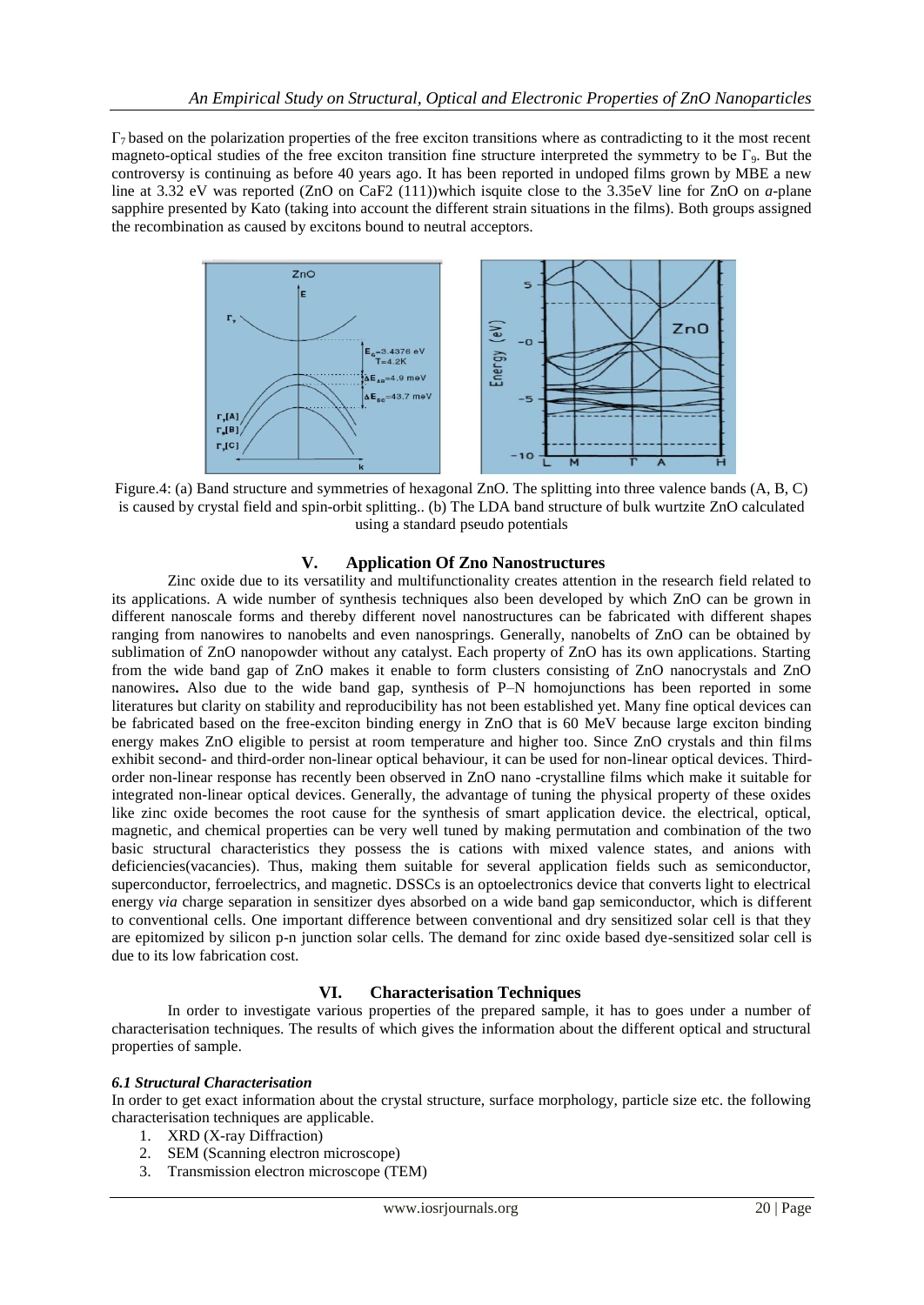## *6.1.1 XRD (X-Ray Diffraction)*

Up to 1895 the study of matter at the atomic level was a difficult task but the discovery of electromagnetic radiation with 1  $\AA$  (10-10 m) wavelength, appearing at the region between gamma-rays and ultraviolet, makes it possible. As the atomic distance in matter is comparable with the wavelength of X-ray, the phenomenon of diffraction find its way through it and gives many promisable results related to the crystalline structure. The unit cell and lattices which are distributed in a regular three-dimensional way in space forms the base for diffraction pattern to occur. These lattices form a series of parallel planes with its own specific dspacing and with different orientations exist. The reflection of incident monochromatic X-ray from successive planes of crystal lattices when the difference between the planes is of complete number n of wavelengths leads to famous Bragg's law:



Figure 5: X-ray Diffraction in accordance with Bragg's Law

#### **n**  $λ=2$ dsin $Θ$

Where *n* is an integer 1, 2, 3..... (Usually equal 1),  $\lambda$  is wavelength in angstroms (1.54 Å for copper), d is interatomic spacing in angstroms, and  $\theta$  is the diffraction angle in degrees. Plotting the angular positions and intensities of the resultant diffracted peaks of radiation produces a pattern, which is characteristic of the sample. The fingerprint characterization of crystalline materials and the determination of their structure are the two fields where XRD has been mostly used. Unique characteristic X-ray diffraction pattern of each crystalline solid gives the designation of "fingerprint technique" to XRD for its identification. XRD may be used to determine its structure, i.e. how the atoms pack together in the crystalline state and what the interatomic distance and angle are etc. From these points it can be concluded that X-ray diffraction has become a very important and powerful tool for the structural characterization in solid state physics and materials science.

#### *6.1.2 SEM (Scanning electron microscope)*

The scanning electron microscope (SEM) uses a focused beam of high-energy electrons to generate a variety of signals at the surface of solid specimens. The signals that derive from electron reveal information about the sample including external morphology (texture), chemical composition, and crystalline structure and orientation of materials making up the sample. In most applications, data are collected over a selected area of the surface of the sample, and a 2-dimensional image is generated that displays spatial variations in these properties. Areas ranging from approximately 1 cm to 5 microns in width can be imaged in a scanning mode using conventional SEM techniques (magnification ranging from 20X to approximately 30,000X, spatial resolution of 50 to 100 nm). The SEM is also capable of performing analyses of selected point locations on the sample; this approach is especially useful in qualitatively or semi-quantitatively determining chemical compositions (using EDS), crystalline structure, and crystal orientations (using EBSD)[50,53]. The design and function of the SEM is very similar to the EPMA and considerable overlap in capabilities exists between the two instruments.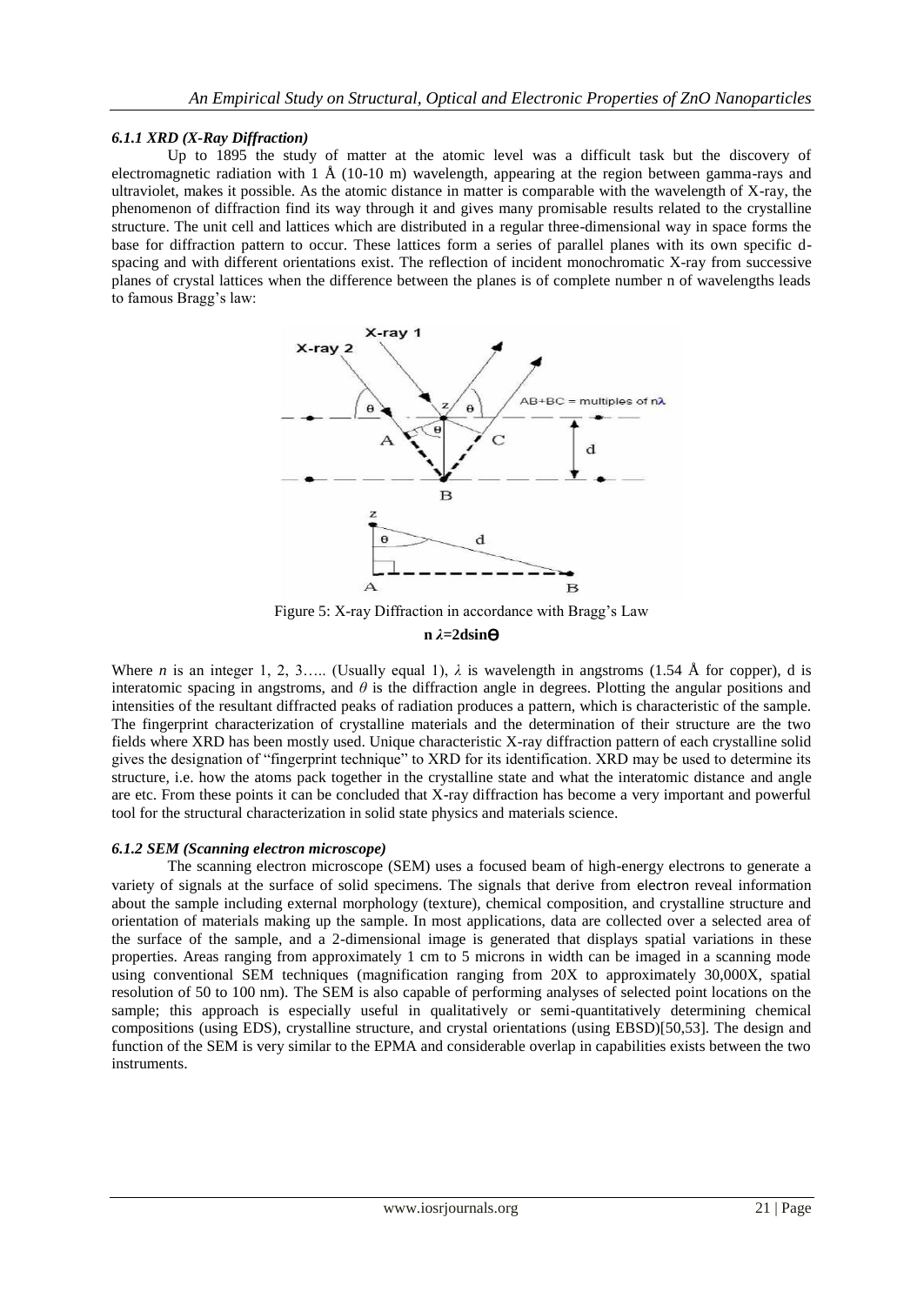

Figure 6: Schematic Diagram of SEM

Accelerated electrons in an SEM carry significant amounts of kinetic energy, and this energy is dissipated as a variety of signals produced by electron-sample interactions when the incident electrons are decelerated in the solid sample. These signals include secondary electrons (that produce SEM images), backscattered electrons (BSE), diffracted backscattered electrons (EBSD that are used to determine crystal structures and orientations of minerals), photons (characteristic X-rays that are used for elemental analysis and continuum X-rays), visible light (cathode luminescence--CL), and heat. Secondary electrons and backscattered electrons are commonly used for imaging samples: secondary electrons are most valuable for showing morphology and topography on samples and backscattered electrons are most valuable for illustrating contrasts in composition in multiphase samples (i.e. for rapid phase discrimination SEM analysis is considered to be "non-destructive"; that is, x-rays generated by electron interactions do not lead to volume loss of the sample, so it is possible to analyze the same materials repeatedly. The SEM is routinely used to generate high-resolution images of shapes of objects (SEI) and to show spatial variations in chemical compositions: 1) acquiring elemental maps or spot chemical analyses using EDS, 2)discrimination of phases based on mean atomic number (commonly related to relative density) using BSE, and 3) compositional maps based on differences in trace element "activators" (typically transition metal and Rare Earth elements) using CL. The SEM is also widely used to identify phases based on qualitative chemical analysis and/or crystalline structure. Precise measurement of very small features and objects down to 50 nm in size is also accomplished using the SEM.

# *6.1.3 Transmission electron microscope (TEM)*

Electron Microscopes are scientific instruments that use a beam of highly energetic electrons to examine objects on a very fine scale. This examination can yield the information like topography, morphology, composition as well as crystallographic information's. Working principle is exactly as their optical counterparts except that they use a focused beam of electrons instead of light to "image" the specimen and gain information as to its structure and composition. The main use of this technique is to examine the specimen structure, composition or properties in sub microscopic details so that this microscopy technique is significantly involved in numerous fields. In TEM there is no change in the refractive index of the medium when the illumination beam is deflected, the vacuum in the lens is the same as the vacuum in the column. Deflection is in this case only due to the electromagnetic properties of the lens which are defined by electromagnetic plates that are only able to influence the path direction of the electrons, since all of the electrons carry a negative charge. Those electrons that pass through the sample go on to form the image while those that are stopped or deflected by dense atoms in the specimen are subtracted from the image. In this way a black and white image is formed. Remaining other electrons which passes close to heavy atom and get only slightly deflected make their way down the column and contribute to the image.. There are three main reasons why the microscope column must be operated under very high vacuum. The first of these is to avoid collisions between electrons of the beam and stray molecules. Such collisions can result in a spreading or diffusing of the beam or more seriously can result in volatization event if the molecule is organic in nature. Such volatizations can severely contaminate the microscope column especially in finely machined regions such as apertures and pole pieces that will serve to degrade the image.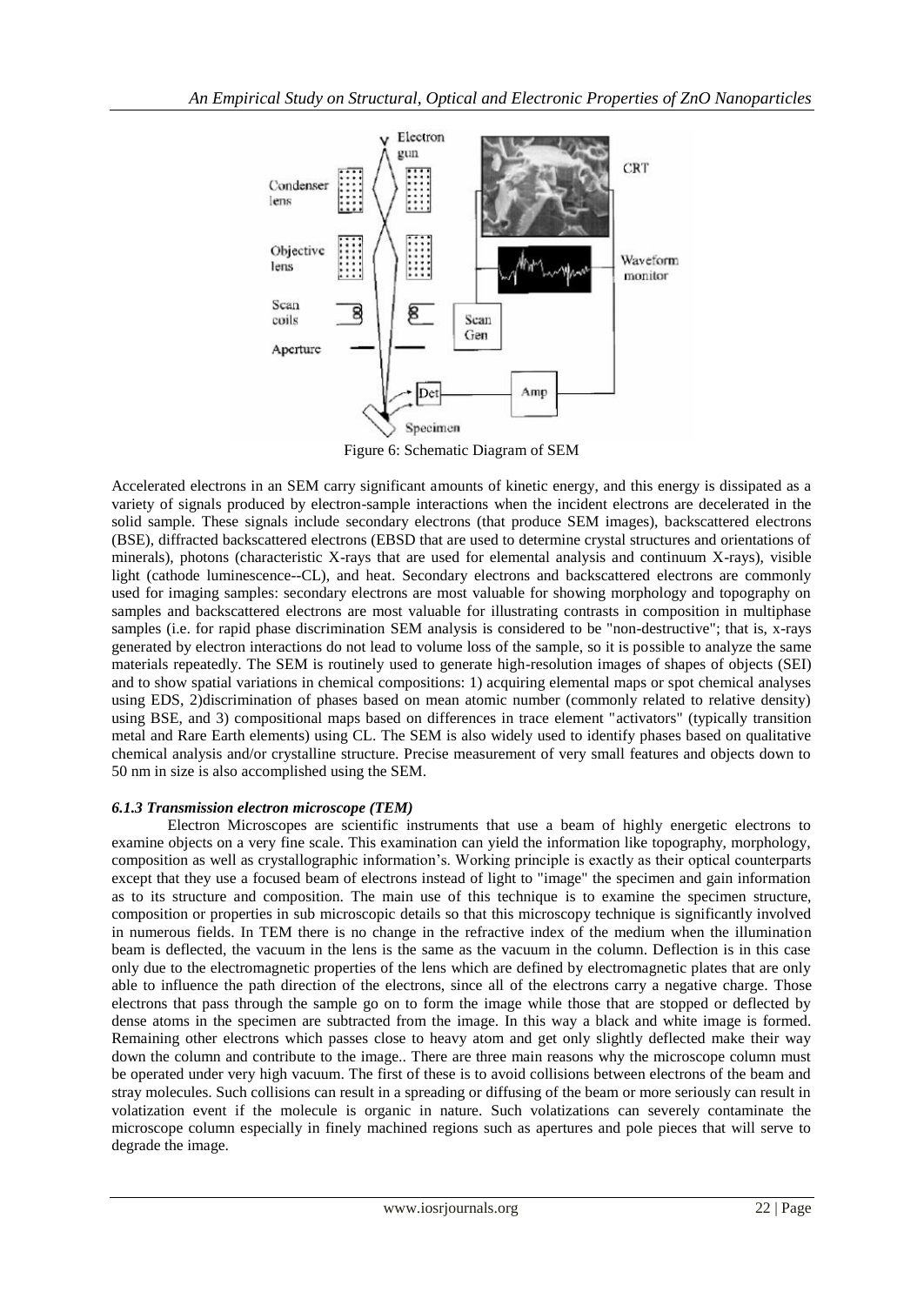## *6.2 Optical Characterisation*

As we know zinc oxide has wide range of application in the field of optoelectronics devices on putting the sample to following characterisation techniques gives information related to optical properties.

- 1. UV-Visible Spectroscopy
- 2. Fouriesr Transform Infrared Spectroscopy (IR).

## *6.2.1 UV-Visible Spectroscopy*

The wavelength of UV is shorter than the visible light. It ranges from 100 to 400 nm. In a standard UV-V is spectrophotometer, a beam of light is split; one half of the beam (the sample beam) is directed through a transparent cell containing a solution of the compound being analysed, and one half (the reference beam) is directed through an identical cell that does not contain the compound but contains the solvent. The instrument is designed so that it can make a comparison of the intensities of the two beams as it scans over the desired region of the wavelengths. If the compound absorbs light at a particular wavelength, the intensity of the sample beam (IS*)* will be less than that of the reference beam. Absorption of radiation by a sample is measured at various wavelengths and plotted by a recorder to give the spectrum which is a plot of the wavelength of the entire region versus the absorption (A) of light at each wavelength**.** And the band gap of the sample can be obtained by plotting the graph between (αhν vs hν) and extrapolating it along x-axis**.** Ultraviolet and visible spectrometry is almost entirely used for quantitative analysis; that is, the estimation of the amount of a compound known to be present in the sample. The sample is usually examined in solution.

## *6.2.2 Fourier Transform Infrared Spectroscopy (FTIS)*

In the region of longer wavelength or low frequency the identification of different types of chemicals is possible by this technique of infrared spectroscopy and the instrument requires for its execution is Fourier transform infrared (FTIR) spectrometer. The spectroscopy merely based on the fact that molecules absorb specific frequencies that are characteristic of their structure termed as resonant frequencies, i.e. the frequency of the absorbed radiation matches the frequency of the bond or group that vibrates. And the detection of energy is done on the basis of shape of the molecular potential energy surfaces, the masses of the atoms, and the associated vibronic coupling. Sometimes help of approximation techniques likeBorn–Oppenheimer and harmonic approximations are also taken. As each different material is a unique combination of atoms, no two compounds produce the exact same infrared spectrum. Therefore, infrared spectroscopy can result in a positive identification (qualitative analysis) of every different kind of material. In addition, the size of the peaks in the spectrum is a direct indication of the amount of material present.FTIR can be used to analyze a wide range of materials in bulk or thin films, liquids, solids, pastes, powders, fibers, and other forms. FTIR analysis can give not only qualitative (identification) analysis of materials, but with relevant standards, can be used for quantitative (amount) analysis. FTIR can be used to analyze samples up to  $\sim$ 11 millimeters in diameter, and either measure in bulk or the top  $\sim$ 1 micrometer layer. FTIR spectra of pure compounds are generally so unique that they are like a molecular "fingerprint".

#### *6.3 Thermal Analysis*

- 1. differential scanning calorimetry (DSC)
- 2. thermal gravimetric analysis (TGA)

# **6.3.1 Differential Scanning Calorimetry (DSC)**

Thermal Analysis (STA) generally refers to the simultaneous application of Thermogravimetry (TGA) and Differential scanning calorimetry (DSC) to one and the same sample in a single instrument. The test conditions are perfectly identical for the TGA and DSC signals (same atmosphere, gas flow rate, vapour pressure of the sample, heating rate, thermal contact to the sample crucible and sensor, radiation effect, etc.).Thus, Thermal analysis (TA) is a group of techniques in which changes of physical or chemical properties of the sample are monitored against time or temperature, while the temperature of the sample is programmed which may involve heating or cooling at a fixed rate, holding the temperature constant (isothermal), or any sequence of these.

### *6.3.1.1 Working of DSC*

The sample and reference chambers are heated equally into a temperature regime in which a transformation takes place within the sample. As the sample temperature deviates from the reference temperature, the device detects it and reduces the heat input to one cell while adding heat to the other, so as to maintain a zero temperature difference between the sample and reference. The quantity of electrical energy per unit time which must be supplied to the heating element in order to maintain null balance is assumed to be proportional to the heat released per unit time by the sample.